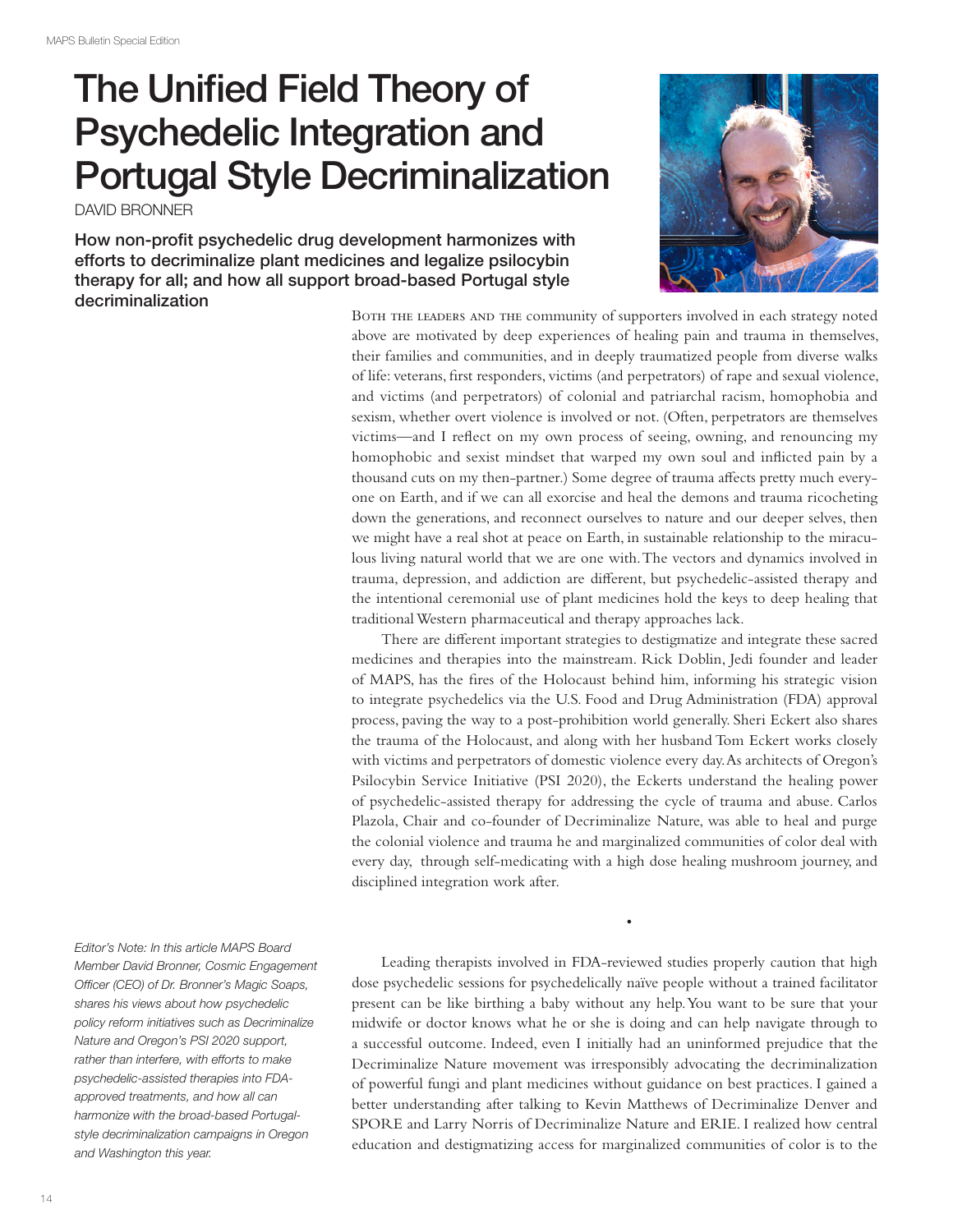Decriminalize Nature project, with its emphasis on set and setting, sitting for each other, and integration work after. I think most people, like myself, had not bothered to read the Oakland Decriminalize Nature provision that passed City Council last June, and which informs other Decriminalize Nature campaigns across the country. It's eyeopening how thorough and deep in different dimensions it is, and I highly recommend reading it at decriminalizenature.org.

Carlos Plazola's critique of those who support medical uses of psychedelics but don't support the Decriminalize Nature movement is his observation that the position could be based on a hidden elitist mindset: that certain cultural (educated, affluent) elites can be trusted to safely and properly engage with psychedelic medicine space outside of strictly medical settings, but that other communities (i.e., people of color) can't. Western psychedelic therapeutic practice ultimately owes its existence to the underground therapeutic movement, which in turn was deeply influenced by the long lineage of indigenous ceremonial plant medicine traditions. Carlos points out that the traumatized populations most in need of treatment often can't afford the cost of therapy, but can grow their own medicine for themselves, their families, and communities; and can create the set and settings needed to facilitate safe, healing outcomes. We have an inalienable right to heal ourselves with the natural plants and fungi that grow in the ground (or for that matter with their chemical cousins that are produced in a labora tory). Communities like Denver which have decriminalized psychedelic mushrooms and like Oakland which have decriminalized all plant and fungus medicines, and other cities that are following the Decriminalize Nature model, are demonstrating (along with closely allied groups like ERIE and SPORE) that educating people about set, setting, preparation, and integration practices, is integral to the movement.

Chicago, New York City, and Washington, D.C. all have strong Decriminalize Nature campaigns that Dr. Bronner's is supporting, to one degree or another, with a special focus on D.C.: Dr. Bronner's DC-based social action team is helping lead and coordinate the campaign there, the same team that legalized cannabis in 2014 in D.C. in partnership with the Drug Policy Alliance (DPA). The Decriminalize Nature D.C. press release (available at decriminalizenaturedc.org] links to powerful written testi monies from: the main proposer Melissa Lavasani, who healed debilitating ante- and post-partum depression with an ayahuasca ceremony and microdosing mushrooms; veterans with PTSD healing their own and their comrades' trauma with ayahuasca, mushroom, and ibogaine therapy such as Marcus Capone (former Seal Team Six and co-founder of Veterans Exploring Treatment Solutions), Jesse Gould (former Army Ranger and founder of the Heroic Hearts Project), and Wyly Gray (former Marine and founder of Veterans of War); and Daniel Carcillo, the former NHL player and two-time Stanley Cup winner who leads the Decriminalize Chicago effort who healed his deep depression from repeated brain injury and childhood abuse with high-dose mushroom therapy, and is now helping heal fellow traumatized former professional athletes and first responders through his Chapter 5 Project.

Importantly, the Native American Church (NAC) has conveyed to the Decrimi nalize Nature movement the importance of understanding and respecting their histori cal indigenous perogative to access peyote medicine, without increasing the demand from non-indigenous sources. The peyote gardens in Texas and Mexico are in a state of collapse, and the NAC has requested that peyote not be specified in any future Decriminalize Nature legislation, and for it to include instead a more general refer ence to mescaline-containing cacti (which would also cover San Pedro, the preferred mescaline-containing plant medicine for non-indigenous people to work with and heal themselves). Per the advice of the Decriminalize Nature leadership, the D.C. De crminalize Nature campaign made sure to remove explicit mention of peyote. •



As much as I appreciate and support what the FDA drug development track and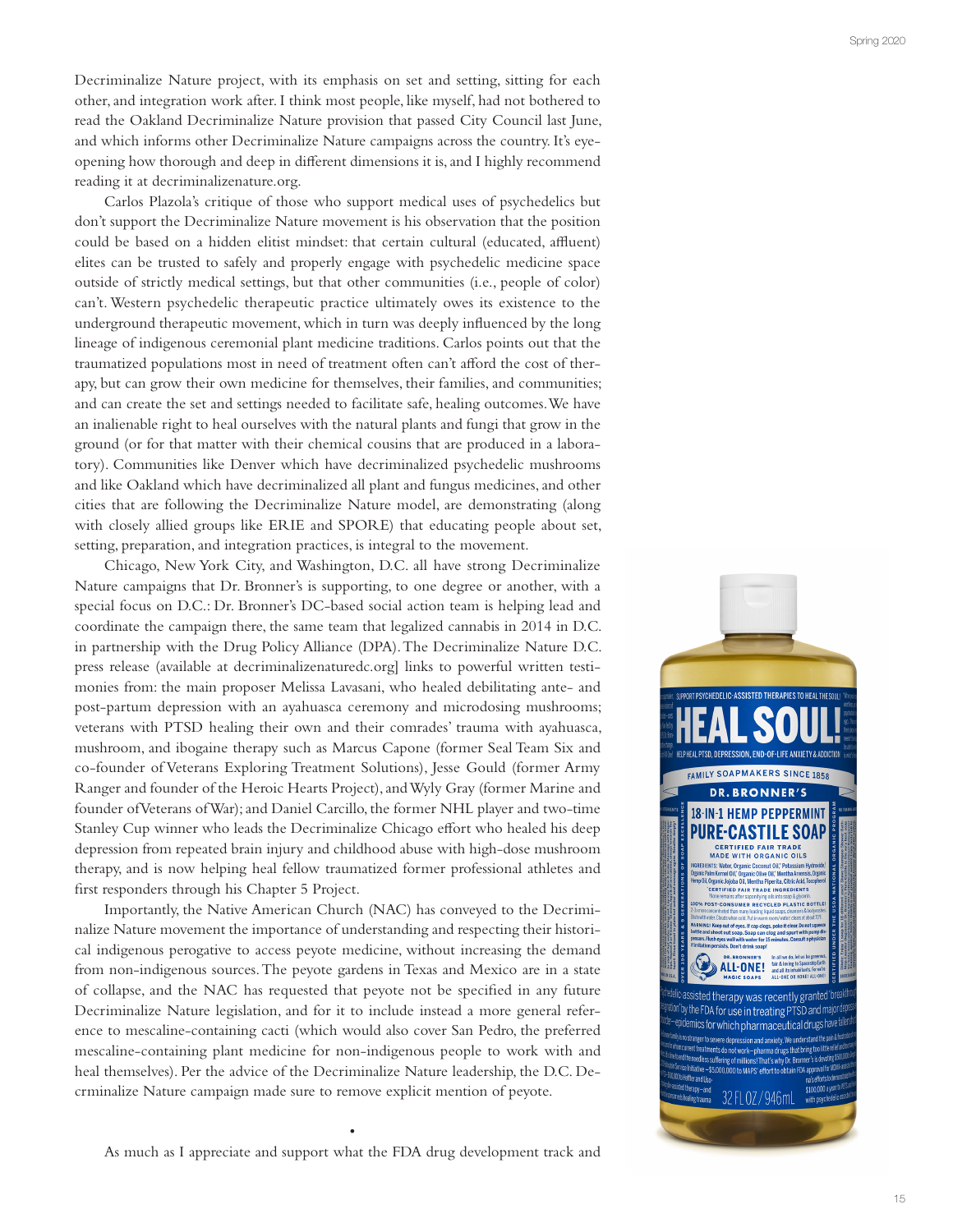*If we want to get to world peace, in harmonious relationship with nature, before we drive o! the climate change cli!, we need to provide safe well-structured access to all who can benefit.* 

Decriminalize Nature movements are doing—and Dr. Bronner's is financially and organizationally supporting both in a huge way—I am equally if not more invested in seeing a model like what Tom and Sheri Eckhert of PSI 2020 are proposing. PSI 2020 proposes to organize a formal, licensed, state-regulated program that would, after a two-year program development period, allow access to psilocybin-assisted therapy in licensed facilities, under the supervision of practitioners specifically trained in psychedelic facilitation. Among its many careful provisions, PSI 2020 would ensure quality training of facilitators by setting minimum criteria for third-party therapist training programs. An example of a stellar training direction would be one laid out by Francoise Bourzat, author of the incredible Consciousness Medicine, who bridges traditional shamanic and modern western therapeutic approaches.

Excitingly, PSI 2020 has already convened a Training Program Advisory Board, co-chaired by Francoise Bourzat and Tom Eckert, that will be soliciting rock stars from both traditional and indigenous perspectives to join. Their mission is to advance appropriate criteria to the Oregon Health Authority for the eventual development, approval, and oversight of psilocybin facilitator training programs in the state of Oregon. The Board will represent a diversity of perspectives from experts who are qualified to clarify training standards for the provision of psychedelic services. Francoise, Tom, and the Board are defining detailed criteria for approving training programs, including experiential components and didactic education covering the history of plant medicines, contemporary research, philosophical foundations (indigenous and modern), risk assessment and contra-indication criteria, components of psychedelic therapy, facilitator skills and competencies, ethics and responsibilities, as well as legal, regulatory, and professional considerations. The board will also stipulate tiered training opportunities that yield certifications reflecting the needs of the client population, from the generally "healthy" to those suffering with significant mental illness or addictions. Finally, the Board will address issues like accessibility of services, community building, and other social imperatives.

PSI 2020 also has important regulations to prevent a "big cannabis" style takeover of psilocybin mushroom production and therapy. In this framework, no person or entity may have more than one license for a single grow operation, which would be limited in size to enable a good livelihood for a grower while preventing huge corporate grows. No branding or marketing of the medicine would be allowed. On the service center side, a single license holder/entity can have no more than five service centers/ clinics where psilocybin therapy will be administered. So, no "chain clinics" delivering substandard care will be allowed. Carlos Plazola and Decriminalize Nature, for their part, are also building out regulations in Oakland to serve as a model of non-profit driven, community-based healing centers, with low barriers to entry enabling fair and equitable access, while still supporting and enabling a grow, gather and gift model.

The power of PSI 2020 is that it takes the spirit of rigor from the FDA clinical trials and applies it to a therapeutic setting which will broaden its treatment impact. A broad swath of the population, including my mom and most people's moms, will be most helped and comfortable accessing psilocybin medicine in a professional therapeutic container (the Western analog to the indigenous ceremonial space), and won't access it otherwise. But the FDA approval route, while resulting in the kind of medical access point we need, will not afford health insurance-covered access to anyone without a narrow qualifying diagnosis (though there is the possibility of self-pay covered off-label use, which would be expensive and only available for the privileged few). Almost every person on Earth can benefit from some deep healing from the struggles of life, and facilitate their personal healing and growth. PSI 2020 would allow affordable access to anyone who might safely benefit and is not contra-indicated (e.g. schizophrenic).

If we want to get to world peace, in harmonious relationship with nature, before we drive off the climate change cliff, we need to provide safe well-structured access to all who can benefit. We owe everything to the FDA researchers who have moved the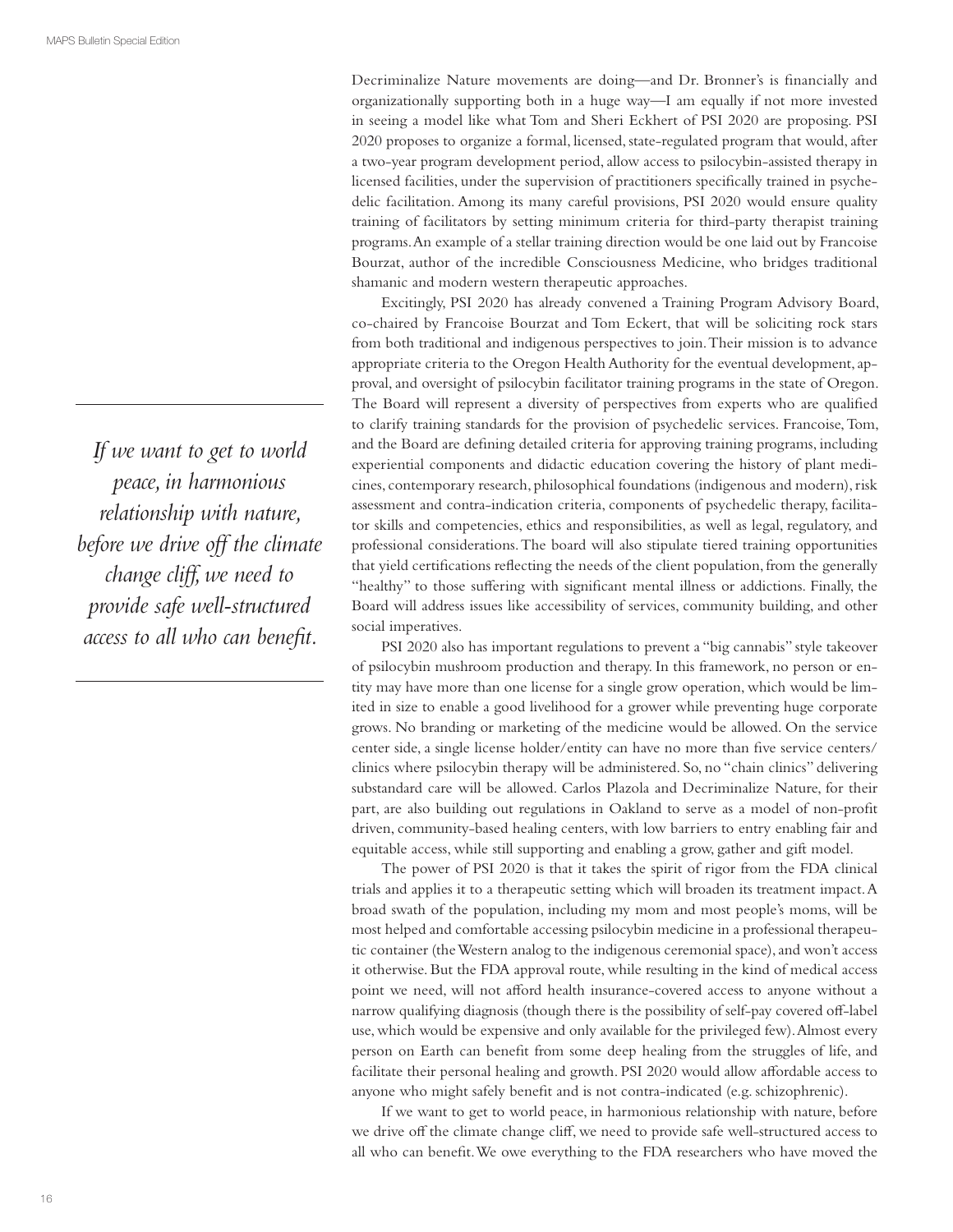culture to the point we are at now, with their impeccably designed studies and protocols optimizing the healing potential and outcomes of psychedelic-assisted therapy. But the culture is now primed and ready for the necessary next phase, which is what PSI 2020 proposes—alongside and complementary to Decriminalize Nature.

•

I want to address briefly some clinical researchers' concerns about Decriminalize Nature and PSI 2020 potentially interfering with the FDA approval process. Some imagine worst-case scenarios, however implausible, of someone running out of a treatment center into the middle of traffic, jumping out of a building, or otherwise dying some kind of sensationalist death. They worry that if there are negative stories in the media about therapy sessions gone wrong, that will compromise the FDA approval route. This resonates with drug warrior D.A.R.E.-style paranoia, forgetting that it is prohibition itself and the cultural stigma it perpetuates which, by preventing education about set, setting, preparation, and integration, result in the kind of irresponsible and uninformed use of psychedelics which lead to bad outcomes. Decriminalize Nature is all about destigmatizing the cultural attitude towards these medicines, enabling real education to permeate the culture, much like in indigenous cultures. In the case of PSI 2020, no one can access the therapy except at a licensed and supervised facility, under the supervision of a trained and licensed facilitator who ensures proper preparation and integration as well as an optimized setting. While most underground therapists are competent, some are not, and PSI 2020 aims to bring the underground community aboveground and to minimize predatory or incompetent facilitators and facilitation. PSI 2020 also imposes a two-year program development period that is purposely timed to take effect alongside, not before, FDA approval of psilocybin-assisted therapy in 2023. Regardless, while a high-dose psychedelic session can go sideways, harm is much more likely under prohibition than under decriminalization and legalization.

Even more importantly, contradicting these concerns and frankly surprising me and many, for the past 20 years, the FDA approval process has been shown to be relatively immune from politicization. As study after study has been approved, Phase 3 trials greenlighted, Breakthrough Therapy Designation granted, and Expanded Access ("compassionate use") approved, the cultural stigma that researchers used to face is rapidly decreasing. Even when stigma was much more of a factor 20 years ago, it still did not stop FDA from approving early studies. There is growing recognition that these medicines and therapies can help address great suffering, and researchers like Steve Ross of NYU have publicly communicated that FDA is bending over backward to facilitate MDMA and psilocybin therapy, and neither Decriminalize Nature nor PSI 2020 has been a factor at all with FDA. That said, of course, FDA is a bureaucracy and the risk of politicization is not zero; but lessening the cultural stigma is helpful not harmful via responsible Decriminalize Nature and PSI 2020-style efforts.

One final point here is the example of cannabis in our culture: drug warriors justified their opposition to medical cannabis in part by pointing to FDA approval of synthetic THC (Marinol) as the way we as a society should approve and integrate the medicine. The ongoing and successful effort to integrate cannabis in natural forms outside of FDA pharmaceutical regulation has, if anything, exerted pressure on FDA to approve the synthetic form of THC, which is exactly what is happening with pharmaceutical psilocybin.

The other major fault line in the movement is the concern over whether Decriminalize Nature efforts may implicitly promote drug exceptionalism around psychedelics and reinforce the stigma associated with the use of other drugs, and whether

•

*The ongoing and successful e!ort to integrate cannabis in natural forms outside of FDA pharmaceutical regulation has, if anything, exerted pressure on FDA to approve the synthetic form of THC, which is exactly what is happening with pharmaceutical psilocybin.*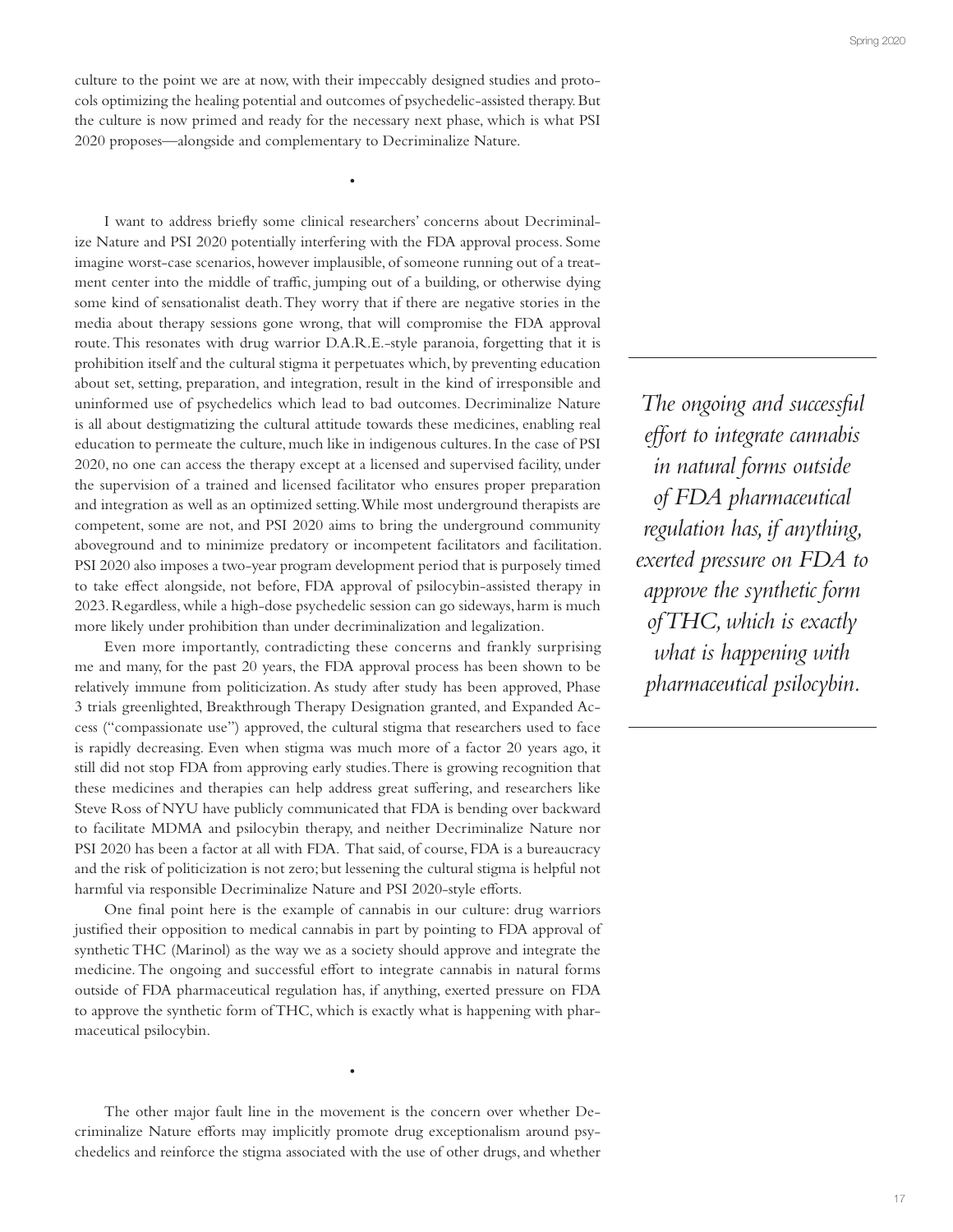*Integrating psychedelic therapy and medicine into our culture completely harmonizes with the project of decriminalizing the possession of all drugs, ending mass incarceration, and getting people the help they need, especially in the form of psychedelic-assisted therapy.* 

they do in fact lay the groundwork for broader Portugal-style drug decriminalization. Carlos of Decriminalize Nature does not see a conflict between the two approaches. As he eloquently explains, Decriminalize Nature is about destigmatizing and enabling access to natural plant medicines for traumatized communities of color, and other traumatized populations, to heal the underlying trauma that in part drives the epidemic of addiction in the first place. My take is that Decriminalize Nature is making an incredibly important improvement that helps with the bigger picture. By the same logic of drug exceptionalism, the drug policy movement should cease all efforts to end cannabis prohibition in red states which will lead to ending cannabis prohibition at the federal level. Also by this logic, we should stop efforts to move psilocybin and MDMA through the FDA approval process as well, since focusing on integrating the "good drugs" that have incredible healing potential somehow compromises the effort of broad-based decriminalization and ending mass incarceration. In fact each of these crucial incremental steps help the overall project of moving us to a post-prohibition world. More importantly, we need to get psychedelic healing to as many people as possible, as fast as possible, not only to heal and save lives, but also to open them to considering and supporting more rational, compassionate, and sustainable policies across the globe—including ending the disastrous War on Drugs, which is continuing to traumatize people's lives in communities worldwide, especially people of color.

An example of why a constructive dialogue between the leadership of the movements is so vital recently occurred in D.C., where the Decriinalize Nature campaign and local DPA office missed the opportunity to coordinate with each other about the Decriminalize Nature inititiave before it went before the D.C. Board of Elections. The good result, though, is that both the D.C. and Oregon situations are precipitating a conversation between the leadership of the movements which will in turn inform the respective coalitions, and which I've been trying to facilitate as well. There are also examples of lack of awareness, support, and solidarity in the Decriminalize Nature and PSI 2020 movements regarding the broad-based decriminalization reform that DPA is championing. The idea that we should only decriminalize psychedelic medicines but not other drugs is just as short-sighted and off-base. Regardless of whether a controlled substance has medical value, addiction is not a crime, and we should get people the help they need without further ruining their and their families' lives. The deep solidarity work at the national leadership level is well underway, and Carlos and Larry of Decriminalize Nature and Tom and Sheri of PSI 2020 already completely support broad-based decriminalization. Ellen Flenniken, DPA's Managing Director of Development who has been a strategic ace helping the Drug Addiction, Treatment and Recovery Act (DATRA) effort in Oregon, has confirmed her solidarity with Decriminalize Nature as well as PSI 2020. But the leadership of all the efforts need to communicate effectively within their respective coalitions so they truly understand each other, can help each other, and not undermine each other. Integrating psychedelic therapy and medicine into our culture completely harmonizes with the project of decriminalizing the possession of all drugs, ending mass incarceration, and getting people the help they need, especially in the form of psychedelic-assisted therapy. The local leadership of the D.C. Decriminalize Nature effort along with myself have conveyed that we would love to work with DPA in D.C. in the next election cycle on broad-based reform there.

I believe we are reaching a tipping point in our cultural trajectory, where we can combine efforts in a single measure, and hope the result of this election convinces the different coalitions and funders that we should do so. Oregon is ground zero, with all campaigns and efforts in play. In solidarity with our allies at DPA, the PSI 2020 campaign removed the decriminalization of mushrooms from the PSI measure, given DATRA was moving forward in Oregon and would decriminalize not only mushrooms and plant medicines, but also all other psychedelic allies, along with all other drugs in a Portugalstyle harm reduction model. This is a crucial approach, and we should all be in support of it. However, the cutoffs and allowances under DATRA for plant medicines and fungi